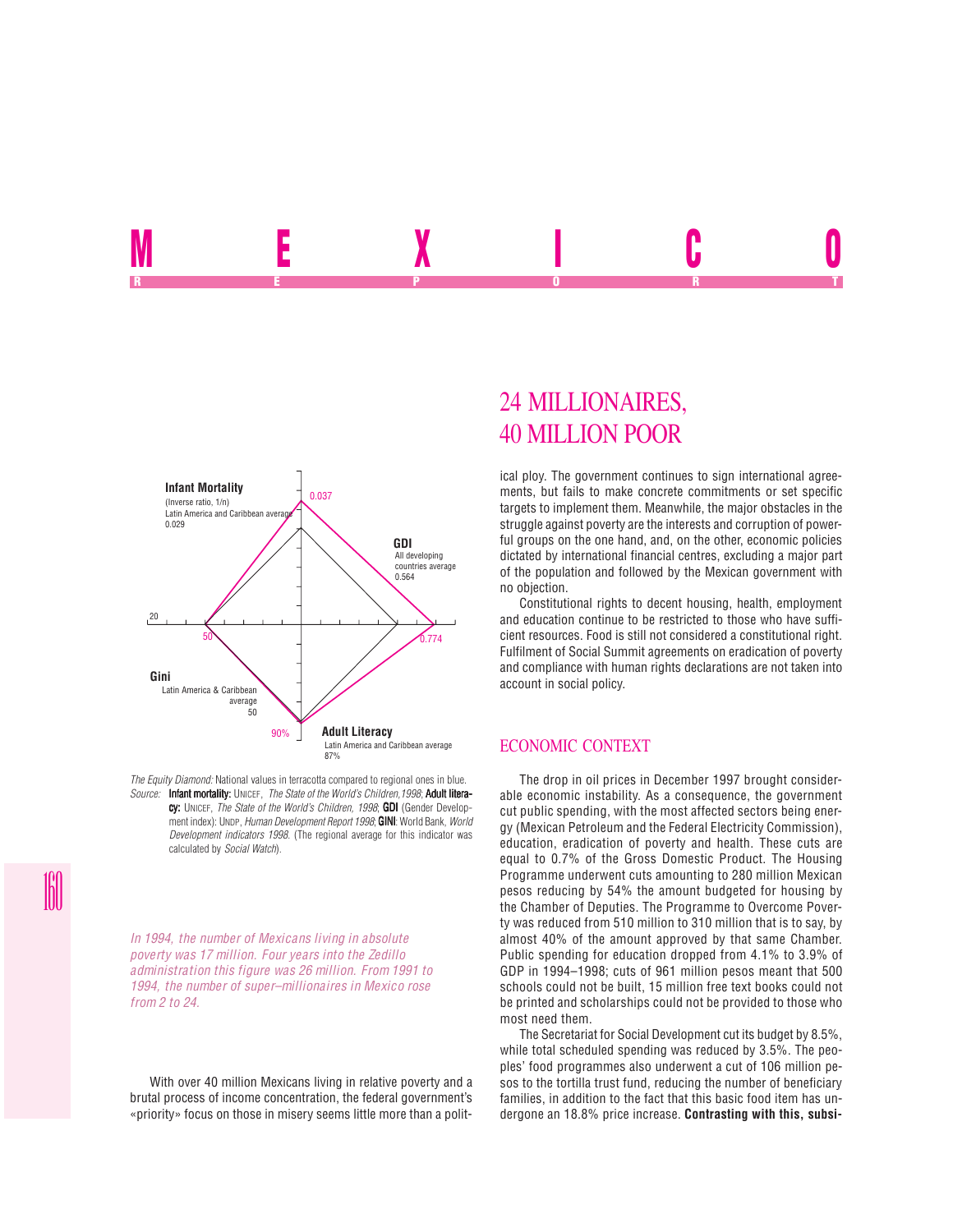**dies to banks represent 14.5% of the GDP**. 1 Data provided by the Finance and Public Credit Secretariat show that scheduled spending per inhabitant for social development has fallen by 55% in the present decade, affecting the living condition of over 40% of the population.

Earlier in 1998, the government proposed converting its 1997 bailout (Fondo Bancario de Protección al Ahorro, Fobaproa) into public debt. Given accusations of money laundering and campaign finance corruption linked to bailout funds, it is more than unjust to impose repayment of that debt on the Mexican people. If the subsidy is not legally converted to public debt, however, foreign capital may be withdrawn and the Mexican economy could undergo a drop similar to that of 1995. Conversion would increase the public debt from 27.9% to 42.2% of GDP. $2$  A public opinion survey $3$  by the Democratic Revolutionary Party on August 30th 1998 involving over 3 million citizens was disregarded by the country's three main parties, which have an alternative proposal to channel Fobaproa.

In June 1998, the dollar exchange rate was 9.10 pesos and the price of Mexican oil USD 8/barrel, when the average price officially foreseen had been USD 13. With public finance depending almost exclusively on income from oil, the third budgetary cut of the year was implemented in July.

Even more serious, however, is the fall of the peso as a consequence of the world economic crisis. The peso is at its lowest level in history: in September 1998 the exchange rate was 10.22 pesos to the dollar and the price of a barrel of oil was USD 8.30. This has caused severe financial problems reflected both in the increase of interest rates and the drop in purchasing power.

#### EMPLOYMENT

A plan to generate 1.2 million new jobs by 1998 failed because of budgetary cuts and the international economic crisis. Newcomers to the labour market did not find work, and many of the employed lost their jobs. In this respect, the INEGI (National Institute for Statistics, Geography and Computerized Information) published unemployment figures for urban zones which reached 3.9% of the economically active population (EAP), meaning that 254 thousand unemployed people subsist in the county's three main urban zones.4

Unemployment is concentrated in the youngest groups of the EAP, where first quarter 1998 figures show 7.6% unemployment for ages 12–19, and 6.8% for ages 20–24. For the adult population in urban zones, the figures 3.0% for ages 25–34; 1.6% for ages

35–44; and 1.8% for ages 45 and above. These official figures show a slowing down in unemployment rates in the first quarter of 1998: the overall unemployment rate dropped from 7.06% to 6.11% of the EAP, while the rate for part–time employment dropped from 6.0% to 5.21%.

In the agricultural sector, unemployment is a result of increased corn imports. In 1998, 300 thousand permanent jobs were not created and 8 billion pesos were spent on corn imports that could have been used to support Mexican producers and invested in drought prevention programmes.5

# **SALARIES**

Oaxaca, as representative of one of the poorest states of Mexico, together with Chiapas and Tlaxcala, has a Mean Monthly Income of USD 59 (at 1997 rates) and the highest percentage of the population earning under 1,500 pesos a month, that is to say 89%, is to be found in these states. It is clear that not only is poverty highly regionalized, but that after long years of making this situation known, no government programme and, still less, no trans– governmental programme, has been efficient regarding salaries.

**Two–thirds of the labour force subsists on incomes less than three times the minimum wage and its loss in purchasing power is 70% over the past ten years.** The average income of families in extreme poverty in 1997 was 9 pesos per family per day (roughly USD1/day) (Secretariat for Social Development, 1997).

According to the Workers' Congress and Authentic Employment Front analysts, salaries dropped 35% in 1995–1996, and recovered by only 3% in 1997. No recovery was expected during 1998 due to the severe financial crisis. Furthermore, the Senate Commission for the Distribution and Management of Consumer Goods and Basic Services reported that the average general minimum wage lost 26% of its purchasing power in the last six years. The price of the basic family basket increased in this period from 688.50 pesos to 3,315 pesos, or 381.5%.

#### **AGRICULTURE**

In 1998, the agricultural sector suffered from decapitalisation, loss of profitability, and severe drought. Most affected were northern and central regions where rainfall dropped by 90% relative to 1997. Drought programmes are to provide 2,657 million pesos, but this will cover only the loss of 2 million tons of corn, not losses to livestock and forestry sectors. The drop in international grain

<sup>1</sup> At the end of 1997, the GDP was 3 billion, 187 thousand, 447 million pesos, which up to April 1998 had risen by 6%, with a forecast of 4.7% at the end of the year. According to INEGI, the monthly per capita GDP was U\$S 4.217 in 1997.

<sup>2</sup> Newspaper *El Financiero*, 3 May,1998.

<sup>3</sup> However, peoples' consultations have not been legalized in Mexico. The National Action Party has proposed a bylaw to this effect.

<sup>4</sup> National Employment Survey, INEGI, 16 April 1998.

<sup>5</sup> CIOAC, 27 May 1998.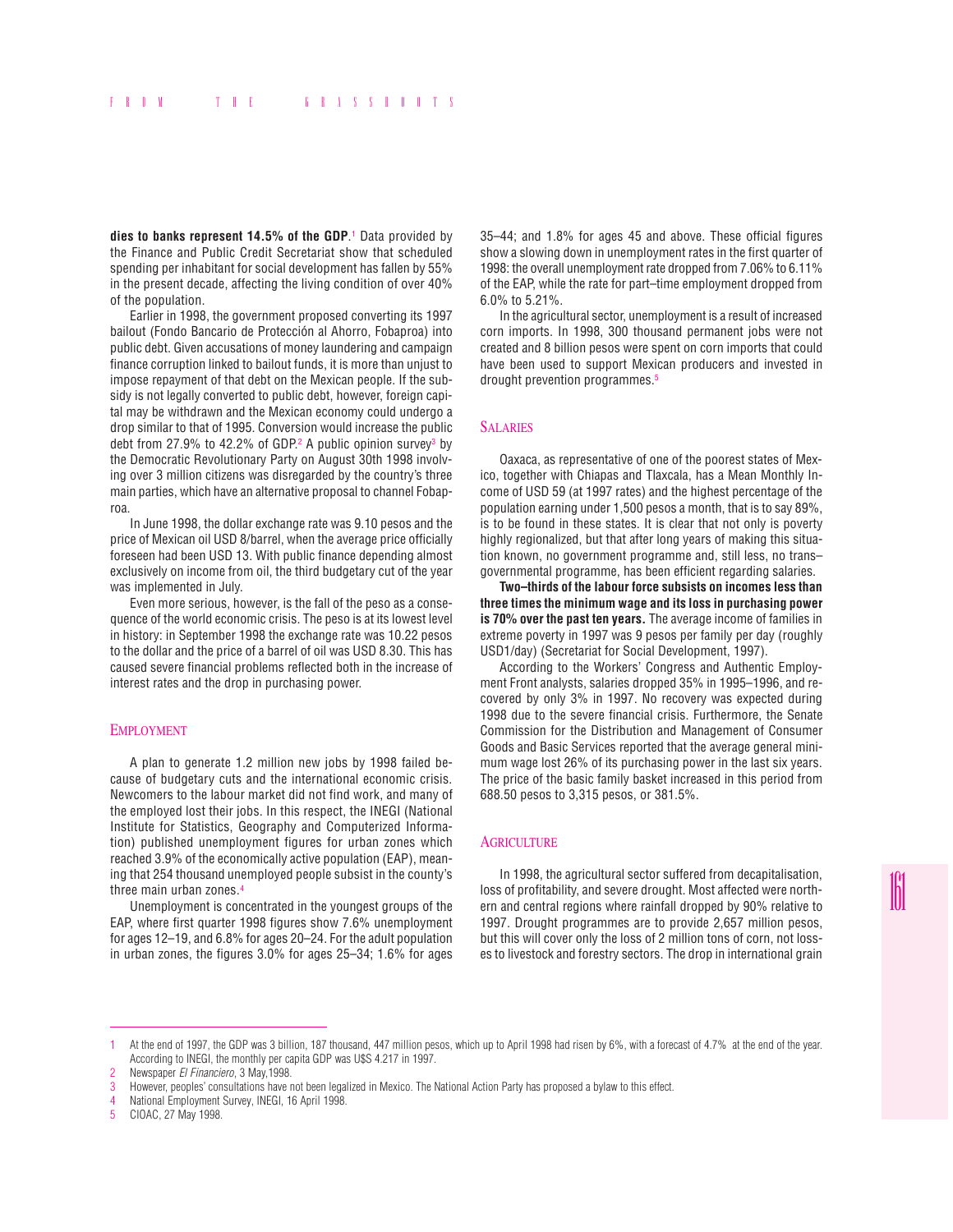prices and the drop in production due to the drought resulted in a 6% reduction in the gross domestic agricultural and livestock product in the first quarter of 1998 (National Agricultural and Stock– raising Council). If this situation continues, the annual average will be 4.5%, the lowest drop in 50 years.

#### **INDUSTRY**

Mexico's industrial production apparatus is vulnerable and deteriorated; it suffers failures in production chains and depends on imports of intermediary goods. Since 1996, imports of intermediary goods increased by up to 80% and the degree of dependence on imports rose by 21.2% compared with the 1982–1986 period. Internal production capacity dropped eight percentage points in aggregate supply in the last 18 years. (National Chamber of Processing Industries)

## SOCIAL JUSTICE

Wealth is distributed inequitably among sectors, regions, social classes, sexes and ages. 77% of absolute poverty is found in central and southern states. No northern municipalities are considered underprivileged. According to a study made by the National Action Party, there are almost 16 million people in a situation of poverty and underprivilege. This figure coincides with that of the National Population Council. **And, while in 1994, the number of Mexicans in extreme poverty was 17 million, by the fourth year of the Zedillo administration this figure had risen to 26 million** (figure provided by Esteban Moctezuma, Secretary for Social Development), **the number of super–millionaires in Mexico, rose from 2 to 24 between 1991 and 1994**. 6 The level of shareholders' equity held by enterprises of the 100 richest men in the country totals over 600 billion pesos, more than the foreign debt of approximately 259 billion pesos at the end of 1997.

Scheduled allocations to public works have been dramatically cut by 67–99% in smaller municipalities and increased by up to 136% in larger ones.

From 1984 to 1994, the richest 20% of the population increased its share of total current income from 49.5% to 55%, while the share of the poorest 20% decreased from 4.8% to 4.3%, according to National Surveys on Household Income and Expenditure (Encuestas Nacionales de Ingresos y Gastos de los Hogares – ENIGH). Middle– income people who saw a relative improvement over several decades now find their share decreasing.

Progresa, the Programme for Education, Health and Food, will provide care to 2 million families in 1998, but this «poverty eradication» programme is precarious and a tool for political games. Families in this programme receive 10 pesos a day (roughly US\$1/

1998 pesos). Since they are the neediest in communities that are themselves underprivileged, problems will arise at community level. Progresa, introduced in 1997 and representing 7.9% of GDP, replaces Pronasol, the National Solidarity Programme launched in 1994, which represented 9.1% of GDP. Progresa has been criticised as a palliative rather than a real solution.

| <b>Distribution of Income by Households</b><br><b>Selected Years</b> |        |        |        |        |
|----------------------------------------------------------------------|--------|--------|--------|--------|
| Percentages of the Total Current Income<br><b>Total per Decile</b>   |        |        |        |        |
| <b>Deciles</b>                                                       | 1984   | 1989   | 1992   | 1994   |
|                                                                      | 1.72   | 1.58   | 1.55   | 1.59   |
| Ш                                                                    | 3.11   | 2.81   | 2.73   | 2.76   |
| Ш                                                                    | 4.21   | 3.74   | 3.70   | 3.57   |
| IV                                                                   | 5.32   | 4.73   | 4.70   | 4.64   |
| V                                                                    | 6.40   | 5.90   | 5.74   | 5.87   |
| VI                                                                   | 7.86   | 7.29   | 7.11   | 7.06   |
| VII                                                                  | 9.72   | 8.98   | 8.92   | 8.74   |
| VIII                                                                 | 12.16  | 11.42  | 11.37  | 11.34  |
| IX                                                                   | 16.73  | 15.62  | 16.02  | 16.11  |
| Χ                                                                    | 32.77  | 37.93  | 38.16  | 38.42  |
| Gini                                                                 | 0.4292 | 0.4694 | 0.4749 | 0.4770 |

Source: INEGI. Encuesta Nacional de Ingresos y Gastos de los Hogares. 1984, 1989, 1992 and 1994.

## **EDUCATION**

The National Institute for Adult Education reports that 36.2 million people in Mexico over 14 years of age have no basic education (either primary or secondary), 13.3% of Mexicans of employment age have no schooling, 24.5% did not finish elementary studies, and 20.8% have only primary education.7

According to official figures, 93.6% of the children between 6 and 14 years of age are enrolled in basic education. The dropout level has descended from 28 to 15 out of every 100 children enrolled. These official figures cover the national level and are not broken down by urban and rural areas, disregarding the high dropout rate of girls in rural areas. In 1997 these figures were the following: the number of people over 12 years of age who had not

<sup>6</sup> MEJÍA, Rocío and MONROY, Mario. In: *Los saldos del ajuste estructural*. Mexico: SIPRO, June 1998.

<sup>7</sup> *Los Trabajadores del México de hoy frente al Nuevo Milenio*. Frente Auténtico del Trabajo. First edition, February,1998.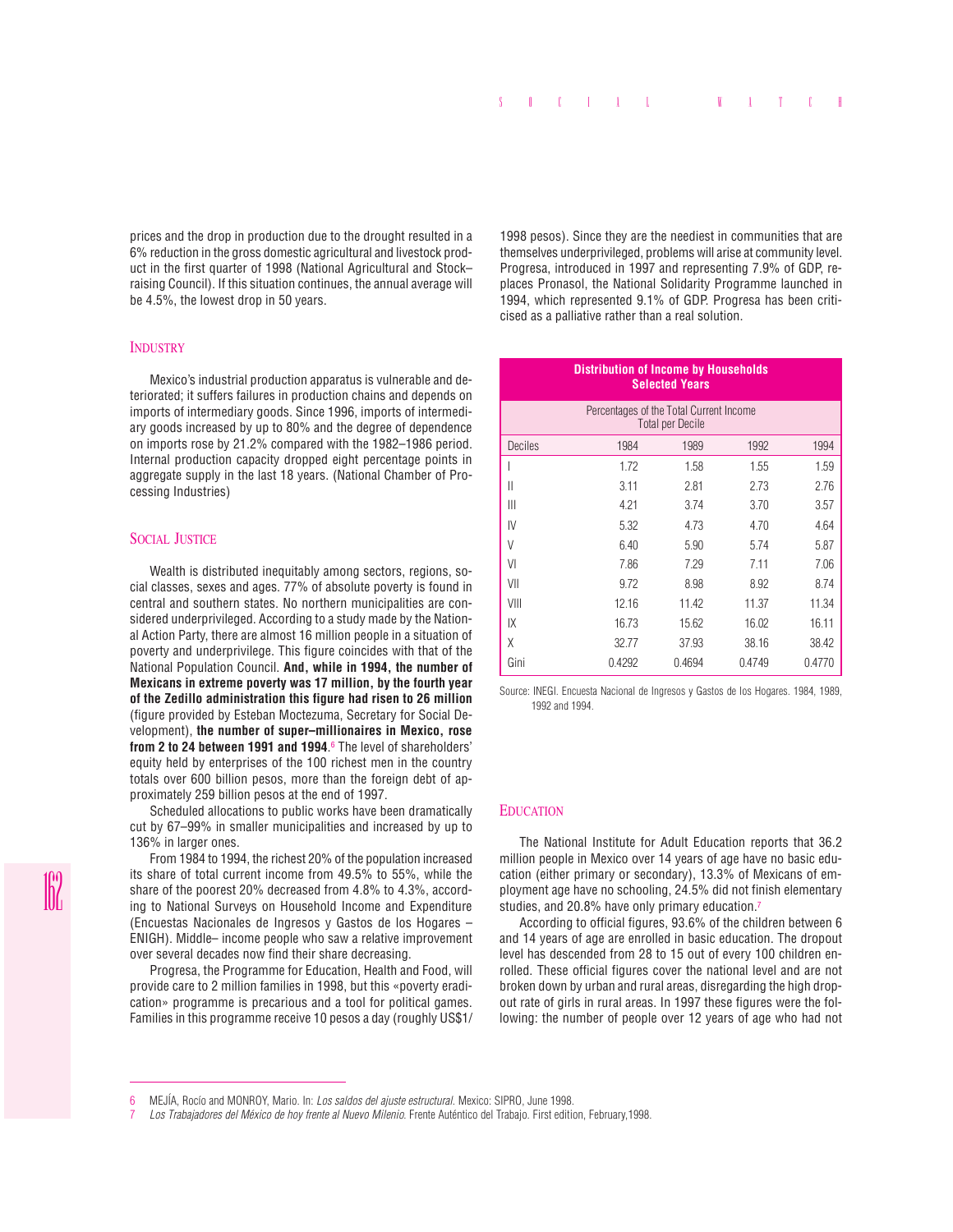been to school was 7,819,769, of which 40.4% were male and 59.6% female. Of this latter figure, 22.8% had not been to school because their family had prevented them from doing so.8

## PUBLIC SERVICES

In urban zones, 98.3% of families in absolute poverty have access to electricity; in rural zones only 68.8% of these families have access; for sanitation facilities, the figures are 50.7% and 6.4% respectively.

The middle class has also received a severe blow, due to considerable increases in utility rates. **Telephone rates have increased by 33.07%, while drugs have risen by 42.08%.** Télefonos de México is the sole company offering telephone service; it increases rates freely and autonomously without regulation.

# HOUSING

As Mexico transitions to a market economy without sufficient preparation and with 40 million poor, social housing is at a critical stage. Although it is a constitutional right, housing has become a merchandise subject to market rules. In 1995, the Sectoral Housing Programme foresaw a demand for 3,468,205 dwellings by 1998. By official figures, the housing deficit for 1995–2000 is 8,068,205 dwellings. Added to this should be the 11,336,410 dwellings needed for the approximately 45 million people (four per household) who presently live in substandard homes.<sup>9</sup>

In 1990, the total number of inhabited dwellings was 16,035,233, of which 60% were built with bricks, concrete and similar materials and had public utilities and drinking water, while the rest were built using metal sheeting, wood, asbestos, cardboard and other similar materials and did not have public services.10 According to UNDP figures, in 1996 there were approximately 15.3 million Mexicans who lacked drinking water and 50% of the population was without access to sanitation.

Based on systematic monitoring, the Habitat Coalition found that in 1997 over 15 thousand tenant evictions had been recorded, affecting approximately 64 thousand people. The Federal District is where most of the tenant evictions take place, amounting to 27% of the national total.

Since 1994 the political situation in the State of Chiapas has led to over 16 thousand people being displaced by armed conflict. Polhó is the municipality that has given refuge to the greatest number of population, with figures estimated at between 6 and 10 thousand displaced persons, and Chenalhó is the Chiapas municipality having evicted most population, with 38 out of 52 hamlets. In the

state of Guerrero, following the incursions of the Federal Army in the Municipality of Charco in June 1998, about 1,300 people had to abandon the locality for fear of reprisals.

## **HEALTH**

 Health is a basic constitutional right, but statistics show no reduction in the infant mortality rate, which is 26 per 1,000 live births in rural areas. As the economic situation worsens, access to medical services decreases in poor and isolated rural areas. Coverage has not kept up with the population and its needs. The most qualified doctors are concentrated in areas where salaries and working conditions are best: in urban zones.

An important issue for rural health services is the resistance of Western medicine to accept traditional medicine as an alternative. The imbalance in institutional health coverage figures is extreme. Military and oil–industry health service systems have one doctor per 220 to 280 employees. Systems for civil wage earners in the private and public sectors (IMSS and ISSSTE) have one doctor per 600–700 employees. The population in general has one doctor per 2,715 people, and the National Indigenous Institute (INI) reports only one doctor per 20,847 indigenous people.

Women, children and indigenous people are those most affected by the lack of medical services. A recent study shows that 55% of maternal deaths occur in localities of under 2,500 people. While at national level the maternal mortality rate is approximately 40 per 100 thousand live births, in Chiapas it is 117. Reproduction continues to be a risk to women; this risk is directly related to geographic situation and socio–economic status.

**Malnutrition is another symptom of inequity in Mexico.** According to the National Nutrition Commission, in 1997 **approximately 4 million families** (nearly 20 million Mexicans), **suffered from nutritional deficiencies.** According to Ibero–American University researchers, malnutrition affects about 40% of the population (about 38 million people).

Researchers from the National Autonomous University's School of Medicine estimate that one–third of infant mortality is due to biological disorders that result from malnutrition. At national level, 10.5 deaths per 100 thousand are due to malnutrition. Women in rural areas are particularly affected by malnutrition, as they tend to give priority to food for their children and husbands. It is estimated that 29% of women between 12 and 49 years of age are underweight. In this same line of gender desegregation, the most frequent causes of death in women are cervical–uterine cancer and maternity–related diseases.

Despite efforts by the federal government and official claims that the six–year health plan has achieved coverage for 93 million Mexicans, respiratory and diarrhea related diseases increased by

<sup>8</sup> *Anuario Estadístico* del INEGI 1990–95.

<sup>9</sup> Chamber of Deputies Housing Commission.

<sup>10</sup> INEGI, Statistical Yearbook, 1995.

<sup>11</sup> *Boletín de Epidemiología* del Sistema Nacional de Vigilancia Epidemiológica, Mexico, August 1998.